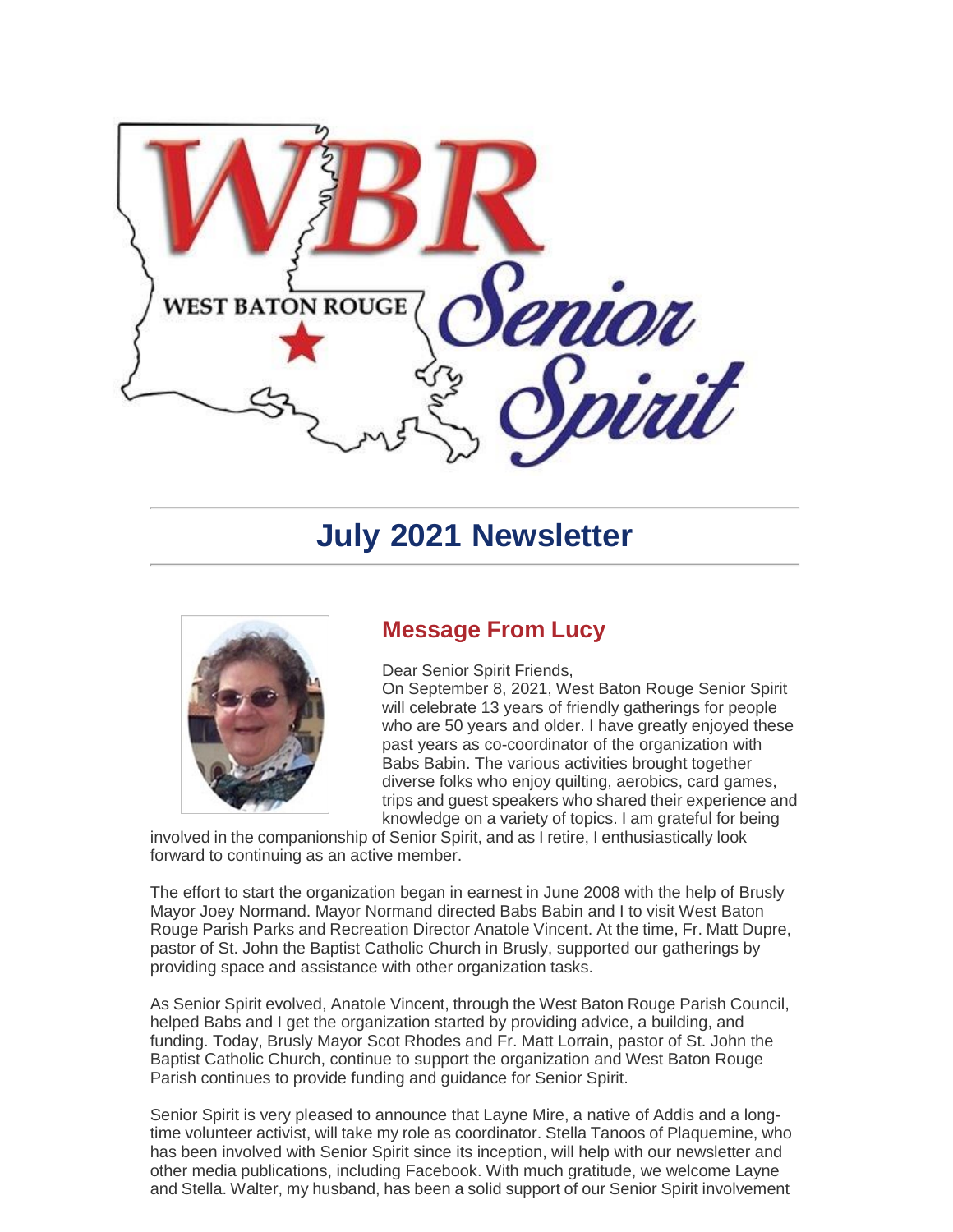through the years. With his support, my work was much easier. Thank you Walter!

With a grateful heart for all, I look ahead to sharing in the forthcoming activities of Senior Spirit.

Lucy



### **Message From Babs**

As we begin the month of July, we are making some changes to our staff. Lucy Landry who was instrumental in organizing Senior Spirit in September 2008 has retired. She worked tirelessly to bring our successful senior program to West Baton Rouge residents and we thank her for sharing her talents with us.

Our group started with a 5-person committee to steer the activities and today Senior Spirit has 327 members from

West Baton Rouge and Iberville Parishes.

We welcome Layne Mire who will take over Lucy's role with Senior Spirit. She is a former Addis resident who now resides on Emily Drive. She works for St. John the Baptist Catholic Church, teaches religion to K-5 students and volunteers for the Feast on the Levee. Layne has been married to Ronnie Mire for 27 years. They participate in many community activities, including New Orleans Mardi Gras.

Babs



## **Message From Layne**

I'm honored to have the opportunity to grow with this unique group. I know it will be challenging to keep up with all of you! I look forward to all the fun things we will do and the adventures we will embark upon.

In Spirit, Layne Garlington Mire

# **Save The Date - Lucy's Retirement Party**

Please join us in honoring her on Sunday, August 15 at 3:00 PM at the Addis VFW Hall, located at 4453 Myhand Street, Addis, Louisiana. Click Here for directions.

Come celebrate and share in the memories and fun of the past 13 years with West Baton Rouge Senior Spirit!

Please email: [seniorspirit@wbrcouncil.org](mailto:seniorspirit@wbrcouncil.org) to attend.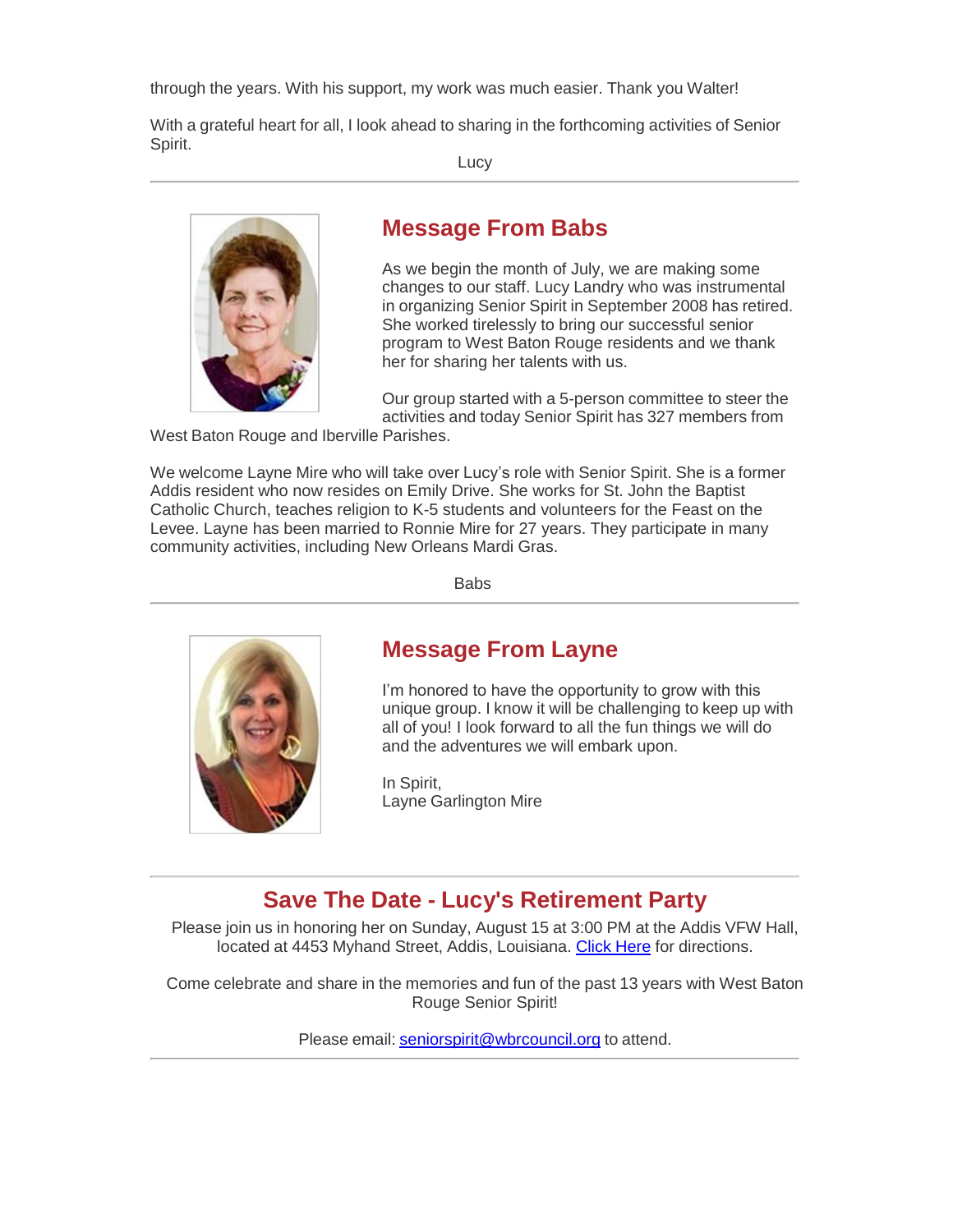

# **Trip Coming Soon**

An excursion to view the exhibition of **Michelangelo A** Different View on Friday, September 17, 2021 at 10:00 AM at the Raising Cane's River Center in Baton Rouge. Click Here for directions.

You will enjoy the art of the Sistine Chapel on the ground rather than up in the air; what a very unique experience!

A group of 20 or more is needed to acquire the group rate of \$12.50 per ticket.

To register call Stella Tanoos (225) 687-3939 or e-mail her: [seniorspirit@wbrcouncil.org.](mailto:seniorspirit@wbrcouncil.org)

Plan to carpool and have lunch after the exhibit. Details to follow.

### **Important Announcement**

All Senior Spirit Members will receive the July Newsletter from Stella Tanoos and WBR Parish Senior Spirit (noreply@civicplus.com).

Please go to our webpage [https://wbrparish.org/598/5352/Senior-Spirit](https://linkprotect.cudasvc.com/url?a=http%3a%2f%2fwww.wbrseniorspirit.org&c=E%2C1%2CbUGqVgsSoiYljaGr4CpZrD7Li0rRrHUMNJy8mwrhZO84Pei0ehcz31ROh9JF1jglKWZ_Bjk4dLla2Y9fRjzC7vcCuHlvcuBPZdnSjYdYOXOa&typo=1) where you can update your contact info, register new members, subscribe to the newsletter, and much more.

# **Recurring Activities**

#### **Aerobics**

- Every Monday, Wednesday, Friday
- 9:00 AM to 9:30 AM
- WBR Senior Center
- Carolyn Blanchard (225) 223-3707

#### **Bouree – Day Time**

- Every second Thursday. July 8th
- 1:00 PM to 4:00 PM
- WBR Senior Center
- Babs Babin (225) 749-2518

#### **Bouree - Night Time**

- Monday, July 26th
- 6:00 PM
- WBR Senior Center
- Babs Babin (225) 749-2518